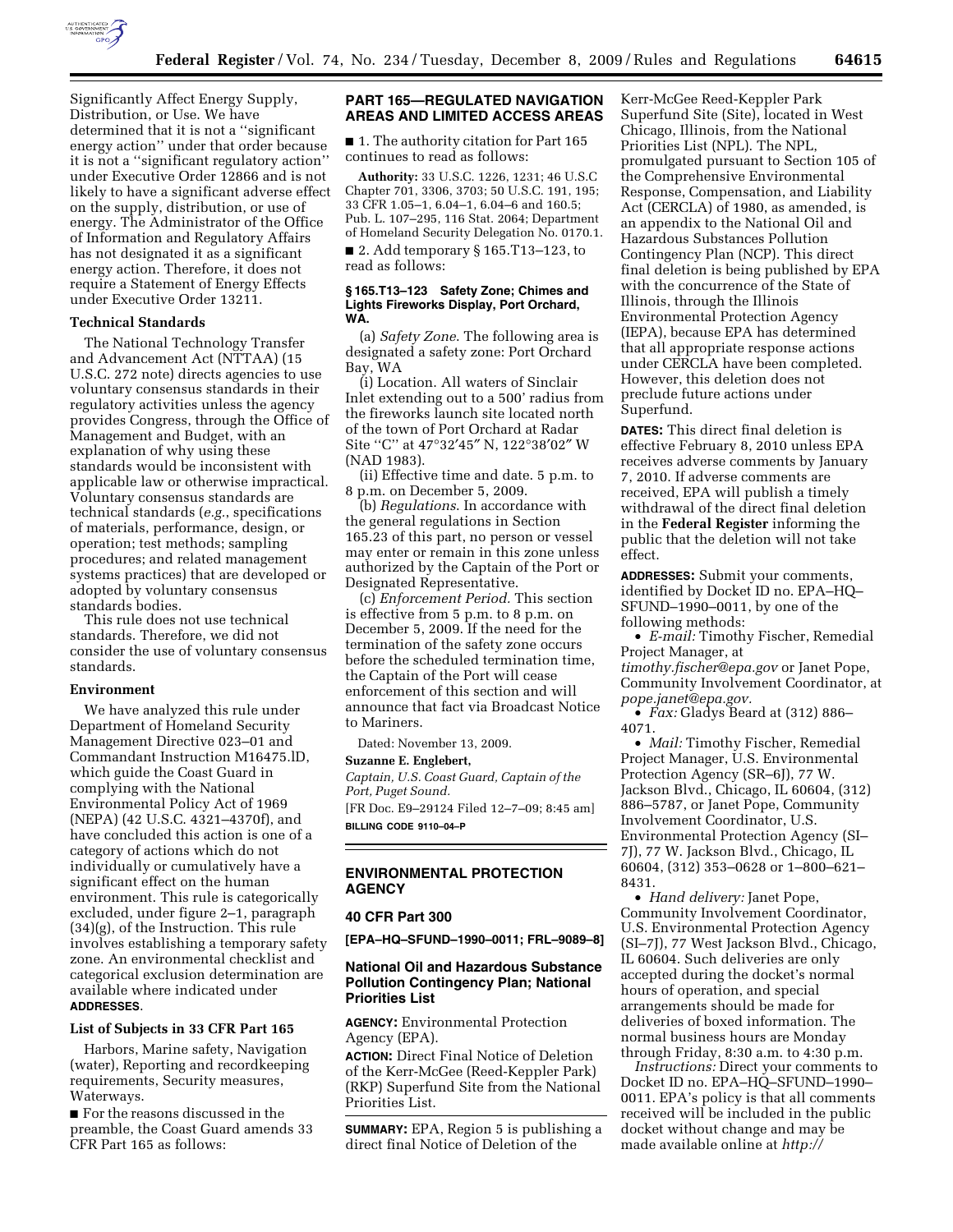*www.regulations.gov,* including any personal information provided, unless the comment includes information claimed to be Confidential Business Information (CBI) or other information whose disclosure is restricted by statute. Do not submit information that you consider to be CBI or otherwise protected through *http:// www.regulations.gov* or e-mail. The *http://www.regulations.gov* Web site is an ''anonymous access'' system, which means EPA will not know your identity or contact information unless you provide it in the body of your comment. If you send an e-mail comment directly to EPA without going through *http:// www.regulations.gov,* your e-mail address will be automatically captured and included as part of the comment that is placed in the public docket and made available on the Internet. If you submit an electronic comment, EPA recommends that you include your name and other contact information in the body of your comment and with any disk or CD–ROM you submit. If EPA cannot read your comment due to technical difficulties and cannot contact you for clarification, EPA may not be able to consider your comment. Electronic files should avoid the use of special characters, any form of encryption, and be free of any defects or viruses.

### **Docket**

All documents in the docket are listed in the *http://www.regulations.gov* index. Although listed in the index, some information may not be publicly available, e.g., CBI or other information whose disclosure is restricted by statute. Certain other material, such as copyrighted material, will be publicly available only in the hard copy. Publicly available docket materials are available either electronically at *http:// www.regulations.gov* or in hard copy at:

- U.S. Environmental Protection Agency—Region 5, 77 W. Jackson Blvd., Chicago, IL 60604, Hours: Monday through Friday, 8:30 a.m. to 4:30 p.m., excluding Federal holidays.
- West Chicago Public Library, 118 W. Washington St., West Chicago, IL 60185, Phone: (630) 231–1552, Hours: Monday through Thursday, 9 a.m. to 9 p.m.; Friday and Saturday, 9 a.m. to 5 p.m.; and Sundays until May, 1 p.m. to 5 p.m.

**FOR FURTHER INFORMATION CONTACT:**  Timothy Fischer, Remedial Project Manager, U.S. Environmental Protection Agency (SR–6J), 77 W. Jackson Blvd., Chicago, IL 60604, (312) 886–4737, *fischer.timothy@epa.gov.* 

#### **SUPPLEMENTARY INFORMATION:**

### **Table of Contents**

I. Introduction II. NPL Deletion Criteria III. Deletion Procedures IV. Basis for Site Deletion

# V. Deletion Action

# **I. Introduction**

EPA Region 5 is publishing this direct final Notice of Deletion of the Kerr-McGee Reed-Keppler Park (RKP) Superfund Site from the NPL. The NPL constitutes Appendix B of 40 CFR part 300, which is the NCP, which EPA promulgated pursuant to Section 105 of the CERCLA of 1980, as amended. EPA maintains the NPL as the list of sites that appear to present a significant risk to public health, welfare, or the environment. Sites on the NPL may be the subject of remedial actions financed by the Hazardous Substance Superfund (Fund). As described in  $300.425(e)(3)$  of the NCP, sites deleted from the NPL remain eligible for Fund-financed remedial actions if future conditions warrant such actions.

Because EPA considers this action to be noncontroversial and routine, this action will be effective February 8, 2010 unless EPA receives adverse comments by January 7, 2010. Along with this direct final Notice of Deletion, EPA is co-publishing a Notice of Intent to Delete in the ''Proposed Rules'' section of the **Federal Register**. If adverse comments are received within the 30 day public comment period on this deletion action, EPA will publish a timely withdrawal of this direct final Notice of Deletion before the effective date of the deletion, and the deletion will not take effect. EPA will, as appropriate, prepare a response to comments and continue with the deletion process on the basis of the Notice of Intent to Delete and the comments already received. There will be no additional opportunity to comment.

Section II of this document explains the criteria for deleting sites from the NPL. Section III discusses procedures that EPA is using for this action. Section IV discusses the RKP Site and demonstrates how it meets the deletion criteria. Section V discusses EPA's action to delete the Site from the NPL unless adverse comments are received during the public comment period.

## **II. NPL Deletion Criteria**

The NCP establishes the criteria that EPA uses to delete sites from the NPL. In accordance with 40 CFR 300.425(e), sites may be deleted from the NPL where no further response is appropriate. In making such a determination pursuant to 40 CFR

300.425(e), EPA will consider, in consultation with the State, whether any of the following criteria have been met:

i. Responsible parties or other persons have implemented all appropriate response actions required;

ii. All appropriate Fund-financed response under CERCLA has been implemented, and no further response action by responsible parties is appropriate; or

iii. The remedial investigation has shown that the release poses no significant threat to public health or the environment and, therefore, the taking of remedial measures is not appropriate.

Pursuant to CERCLA Section 121(c) and the NCP, EPA conducts five-year reviews to ensure the continued protectiveness of remedial actions where hazardous substances, pollutants, or contaminants remain at a site above levels that allow for unlimited use and unrestricted exposure. EPA conducts such five-year reviews even if a site is deleted from the NPL. EPA may initiate further action to ensure continued protectiveness at a deleted site if new information becomes available that indicates it is appropriate. Whenever there is a significant release from a site deleted from the NPL, the deleted site may be restored to the NPL without application of the hazard ranking system.

## **III. Deletion Procedures**

The following procedures apply to deletion of the Site:

(1) EPA consulted with the State of Illinois prior to developing this direct final Notice of Deletion and the Notice of Intent to Delete co-published today in the ''Proposed Rules'' section of the **Federal Register**.

(2) EPA has provided the State 30 working days for review of this notice and the parallel Notice of Intent to Delete prior to their publication today, and the State, through the Illinois Environmental Protection Agency, has concurred on the deletion of the Site from the NPL.

(3) Concurrently with the publication of this direct final Notice of Deletion, a notice of the availability of the parallel Notice of Intent to Delete is being published in a major local newspaper, The Daily Herald. The newspaper notice announces the 30-day public comment period concerning the Notice of Intent to Delete the Site from the NPL.

(4) EPA placed copies of documents supporting the proposed deletion in the deletion docket and made these items available for public inspection and copying at the Site information repositories identified above.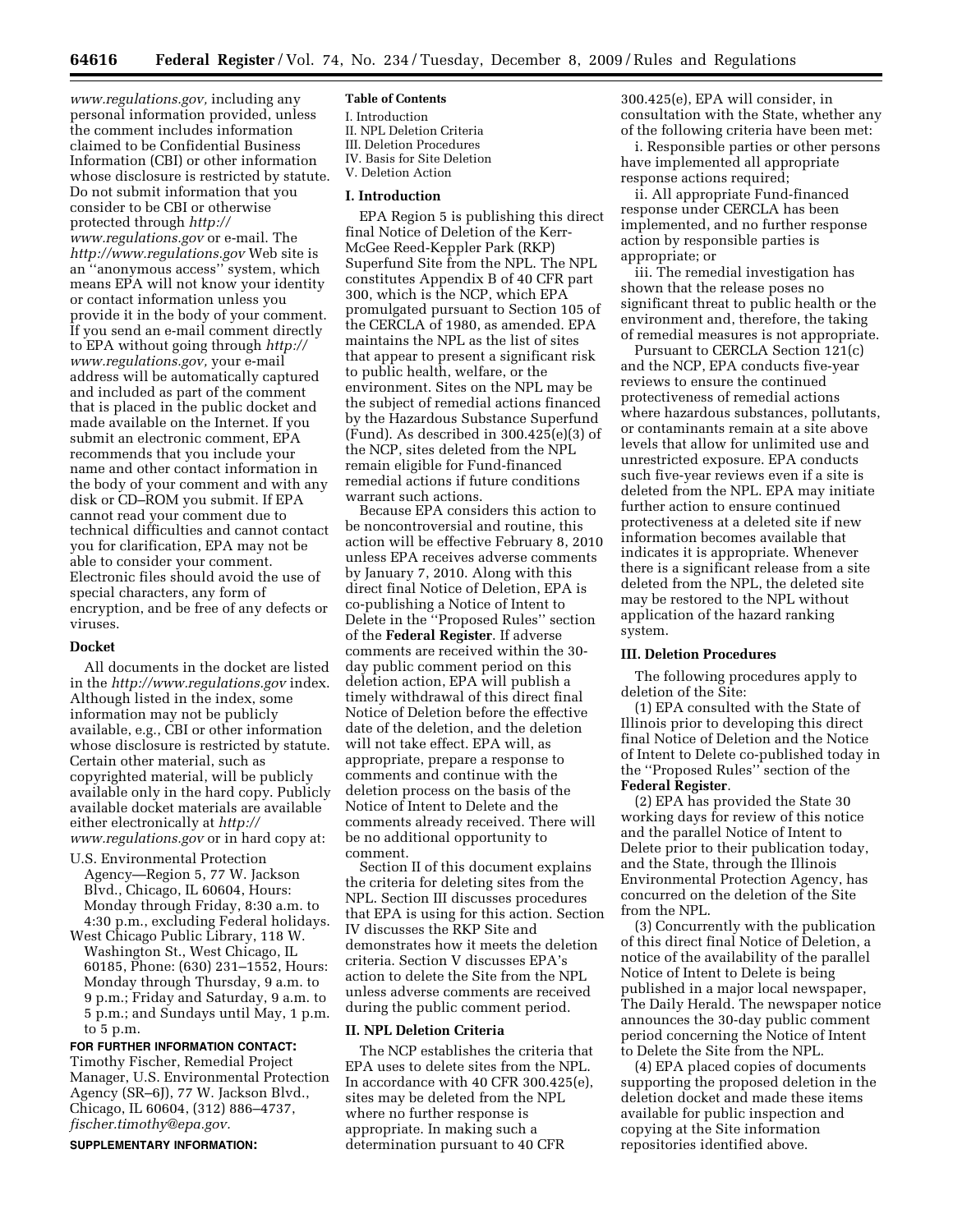(5) If adverse comments are received within the 30-day public comment period on this deletion action, EPA will publish a timely notice of withdrawal of this direct final Notice of Deletion before its effective date and will prepare a response to comments and continue with the deletion process on the basis of the Notice of Intent to Delete and the comments already received.

Deletion of a site from the NPL does not itself create, alter, or revoke any individual's rights or obligations. Deletion of a site from the NPL does not in any way alter EPA's right to take enforcement actions, as appropriate. The NPL is designed primarily for informational purposes and to assist EPA management. Section 300.425(e)(3) of the NCP states that the deletion of a site from the NPL does not preclude eligibility for future response actions, should future conditions warrant such actions.

### **IV. Basis for Site Deletion**

The following information provides EPA's rationale for deleting the Site from the NPL.

Early site investigations at the RKP Site found elevated levels of radioactive thorium in site soils. A removal action was conducted at the RKP Site, and a Final Report for the RKP Site removal action was submitted and approved by EPA in April 2002. This report documented that all cleanup criteria for soils at the RKP Site had been successfully achieved.

In September 2002, EPA issued a Record of Decision (ROD) for the RKP Site which called for No Further Action, along with associated groundwater monitoring for total uranium at the site.

A five-year review was completed on August 13, 2007, and the review concluded that the site remedy was protective of human health and the environment.

On January 28, 2008, EPA agreed that the remedial objective for uranium in groundwater had been achieved, based upon five groundwater sampling events between June 2006 and December 2007. On March 18, 2008, the responsible parties completed abandonment of all site monitoring wells. The Site has now achieved all remedial objectives.

#### *Site Location*

The Kerr-McGee Reed-Keppler Park Site is a 100-acre community park located in the northwestern portion of West Chicago, DuPage County, Illinois, about 30 miles west of Chicago, Illinois. The Kerr-McGee Reed-Keppler Park Site is located north of National Street and west of Arbor Avenue. The majority of the Kerr-McGee Reed-Keppler Park Site

is owned by the City of West Chicago, and is leased to and operated by the West Chicago Park District (Park District) for use as a public recreation area. The park is used for a variety of activities including tennis, volleyball, soccer, and baseball/softball. The land use within one mile of the site is primarily residential. The Park District's Family Aquatic Center is also located in the northeast section of the Reed-Keppler Park.

#### *Site History*

In the early 1900's, the RKP Site was mined as a quarry to provide rock and embankment material for construction of the Chicago, Wheaton and Western Railway (now the Illinois Prairie Path embankment owned by Commonwealth Edison). This old quarry area was left as a topographic low area and was subsequently used for solid waste (household and commercial garbage) disposal from as early as 1939 until 1973. Among the solid wastes found at the RKP Site were thorium mill tailings and other process wastes generated at the West Chicago Rare Earths Facility (REF), operated in West Chicago by Lindsay Light and Chemical Company, and its successors, from 1934 until 1973. In 1967, Kerr-McGee Chemical Corporation purchased the REF and maintained operations until the facility was closed in 1973.

Several site investigations were conducted, and in 1996, EPA determined that the level of contamination in the surface soils at the RKP Site warranted a time-critical removal action and that removal decision was documented in an Action Memorandum. The Action Memorandum reported that the median level of soil contamination, based upon soil samples collected at the RKP Site, was 286 picoCuries per gram (pCi/g) of total radium, with the maximum exceeding 15,000 pCi/g. The Action Memorandum concluded that contaminated soil should be removed until a cleanup criterion of 5 pCi/g of total radium (radium-226 + radium-228) over background was achieved. The background concentration for the RKP Site was determined to be 2.2 pCi/g, thereby establishing the cleanup criterion for the RKP Site at 7.2 pCi/g. The Action Memorandum, along with an Action Criteria Document that explained the radiation cleanup level, formed the basis for EPA's Unilateral Administrative Order (UAO), which was issued to Kerr-McGee Chemical Corporation and the City of West Chicago, Illinois, requiring removal activities at the RKP Site to address the

radioactive contamination and protect human health and the environment.

A total of 114,652 loose cubic yards of contaminated soil and debris were removed from the RKP Site between April 1997 and October 1999. The contaminated material was then shipped to the REF to be physically separated. All contaminated material was then shipped to a Nuclear Regulatory Commission (NRC) licensed disposal Site in Utah by rail. Final restoration activities for the RKP Site were completed in November 2000. A Final Report for the RKP removal action was submitted to EPA in April 2002, which confirmed that the removal action met all of the requirements and cleanup criteria specified in the Action Memorandum and the Action Criterion Document for the RKP Site.

### *Remedial Investigation and Feasibility Study (RI/FS)*

After the completion of the soil removal action at RKP, EPA determined that all action necessary to protect human health and the environment had been taken with respect to the soils at the RKP Site. Due to an exceedance of the drinking water standard for uranium in one monitoring well at the site, EPA required monitoring of nine wells at the site. The EPA monitored these wells until sufficient data was collected to insure that all groundwater concentrations were decreasing and that the drinking water standard for uranium had been attained in all the site wells.

Groundwater data were collected in 1994 and 1997 at the RKP Site as part of investigation efforts at the site. Concentrations of total dissolved uranium, elevated above background, were detected in wells 4 and 5 in October 1994. Wells 1, 2, 3, 4, and 5 were subsequently abandoned or removed from the site during excavation of contaminated soil.

Kerr-McGee installed five new monitoring wells (1–5) at the RKP Site in November 1997. Monitoring wells 7–9 were also subsequently installed to replace some of the original Site wells that had been removed as part of site excavation activities.

In August 2001, additional groundwater samples were collected from the nine RKP monitoring wells to determine if residual groundwater contamination levels achieved the remedial objective following completion of the removal action at the RKP Site. One well (RKP–5) exhibited concentrations of total uranium in exceedance of the drinking water standard for total uranium in 40 CFR 141. This standard, also known as the Maximum Contaminant Level (MCL), is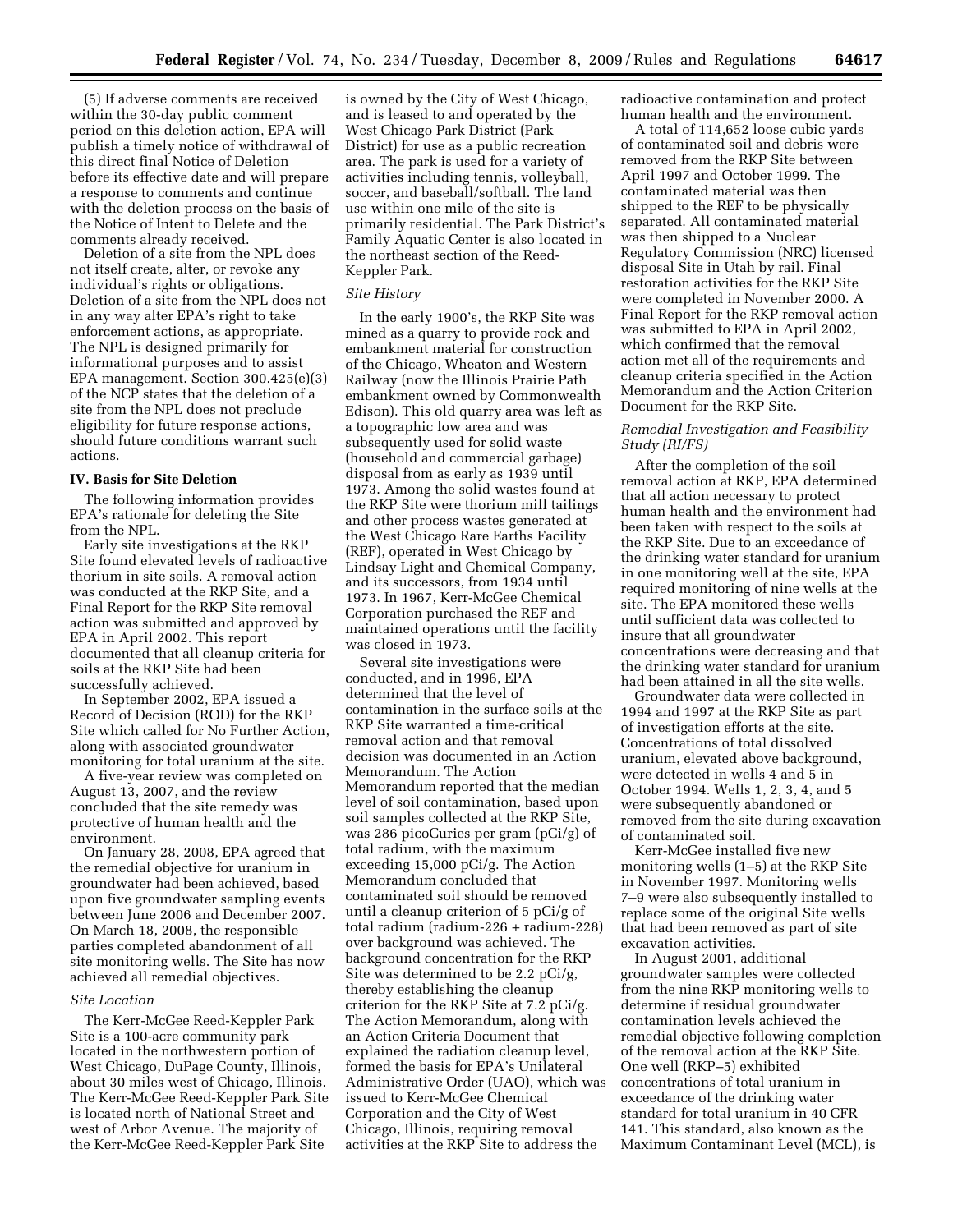30 micrograms per liter (μg/L) for total uranium. This corresponds to a radioactivity level of about 27 picoCuries per liter (pCi/L). The concentration of uranium in RKP–5 in August 2001 was 37.1 pCi/L. All of the other RKP monitoring wells were in compliance with the MCL.

EPA cleanups conducted under CERCLA are legally required to comply with all Applicable or Relevant and Appropriate Requirements (ARARs). The MCLs in the Safe Drinking Water Act are considered an ARAR for all CERCLA sites that overlie aquifers that are used, or may be reasonably anticipated to be used, as a drinking water source in the future. EPA promulgated the MCL for total uranium in 65 FR 76708, National Primary Drinking Water Regulations, on December 7, 2000. The State of Illinois has designated the groundwater aquifer underlying the RKP site and the City of West Chicago as Class I—Potential Potable Groundwater Resource in accordance with 35 Illinois Administrative Code (IAC) Part 620 Subpart B, Groundwater Classification for Class I Designation and IAC Part 620 Subpart D, State of Illinois Groundwater Quality Standards.

Due to the exceedance of the drinking water standard for uranium in monitoring well RKP–5, EPA required monitoring of the nine site wells until sufficient data was collected to insure that all groundwater concentrations were decreasing and that the drinking water standard for uranium in 40 CFR Part 141 (30 μg/L or 27 pCi/L) had been attained in all site wells.

## *Record of Decision Findings*

In September 2002, EPA issued a Record of Decision ROD for the RKP Site which selected No Further Action, along with associated groundwater monitoring for total uranium at the RKP Site. Due to the exceedance of the drinking water standard for uranium at monitoring well RKP–5, at the RKP Site, however, EPA required monitoring of the nine site wells until sufficient data was collected to insure that all groundwater concentrations were decreasing and that the drinking water standard for uranium in 40 CFR Part 141 (30 μg/L or 27 pCi/L) had been attained in all site wells. When EPA issued the ROD, EPA did not expect that active treatment of the groundwater underlying the RKP Site would be required because:

(1) The removal action conducted from 1997 to 2000 by Kerr-McGee removed the source of uranium contamination (the radioactively contaminated subsurface soils below the

water table at RKP Site). Therefore, there was no continuing source of uranium in the subsurface soil to be released to groundwater and cause the concentrations in groundwater to increase.

(2) Only one of the nine wells at the RKP Site (RKP–5) exhibited groundwater contamination above the MCL drinking water standard for uranium (30 μg/L or 27 pCi/L). Six of the nine RKP monitoring wells were located in areas that were considered downgradient from the former quarry and landfill areas at the site. RKP–5 was also sampled in January 1998 and the concentration of uranium in the well at that time was 7.43 pCi/L, which was below the MCL. RKP-5 was in compliance with the MCL when it was sampled in 1998 and the result in August 2001 was only marginally above the MCL. Consequently, there was a high probability that the 37.1 pCi/L result was an isolated sample result that would diminish within a reasonable time. In fact, beginning in December 1997, a total of 15 samples have been collected from the nine RKP groundwater wells, and the 37.1 pCi/L result from RKP–5 in August 2001 was the only exceedance of the MCL in the data set.

(3) Although EPA considered the shallow aquifer underlying and surrounding the area of the RKP site a potential drinking water source, the City of West Chicago prohibited the use of the groundwater by residents and required its residents to abandon groundwater wells in the City of West Chicago. In addition, the City of West Chicago obtained its drinking water from nine municipal wells, two of which were in the vicinity of the RKP Site. These wells are screened in a deep aquifer system, which is separated from the shallow aquifer by a Silurian dolomite and Maquoketa shale layer that inhibits the vertical flow of groundwater from the upper aquifer to the underlying formation. Therefore, it was extremely unlikely that contaminants in the upper aquifer could migrate to the draw down zones of the City wells. Shallow groundwater in the vicinity of the RKP Site is not used as a drinking water source. There were no known conduits between the shallow and deep aquifers, and no site related contaminants have been detected in any of the nine City wells above background concentrations. Consequently, there was no reason to believe that a complete pathway to human receptors existed, nor was one expected to form given the City of West Chicago's ordinance prohibiting the use of groundwater in the area.

Groundwater monitoring was conducted at the RKP Site from June 2006 until December 2007, when it was demonstrated that the MCL had been achieved, and maintained, for three consecutive sampling events. On January 28, 2008, EPA agreed that the remedial objective for uranium in groundwater had been achieved and that monitoring well abandonment could take place at the RKP Site. On March 18, 2008, Tronox (formerly Kerr-McGee) completed abandonment of all RKP Site wells.

### *Cleanup Goals*

Groundwater monitoring was performed at the RKP Site five times between June 2006 and December 2007. The groundwater remedial objective was to monitor ''to insure that future concentrations of uranium in the RKP Site groundwater meet the MCL drinking water standard of 30 μg/L, or 27 pCi/L. It was decided that monitoring would continue until it has been demonstrated that the MCLs have been achieved, and maintained, for three consecutive sampling events.'' There were five sampling events conducted between June 2006 and December 2007 and none of the sample results exceeded the uranium concentration remedial goal of 30μg/L. For this reason, EPA declared all response actions complete for the RKP Site. The monitoring wells were subsequently abandoned in March 2008, and there are no remaining physical remnants of the response action at the RKP Site left on site.

### *Operation and Maintenance*

There are no remaining operation and maintenance requirements for the RKP Site. All response activities are complete and all physical remnants have been removed.

#### *Five-Year Review*

One five-year review was completed for the RKP Site on August 13, 2007. The five-year review concluded that the site remedy was protective of human health and the environment. The fiveyear review recommended that some maintenance be conducted on site monitoring wells if groundwater monitoring was to be conducted into the future. This recommendation was no longer a concern after the remedial objective for uranium in groundwater was achieved within one and a half years of the beginning of monitoring in 2006. All RKP monitoring wells have since been abandoned. No more fiveyear reviews will be conducted at the site.